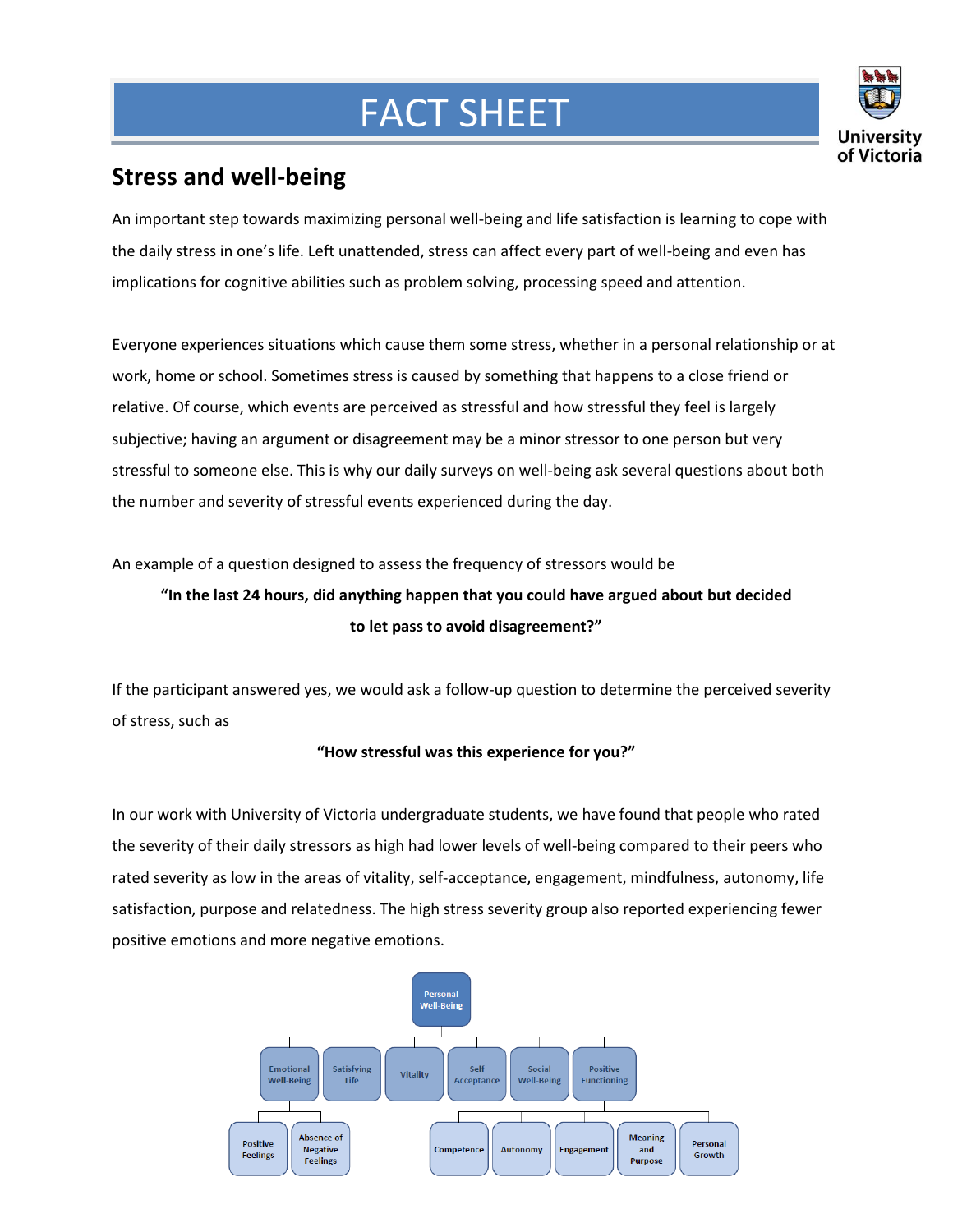Other research in the Laboratory for Integrative Lifespan Research has found similar results with the frequency of stressful events. On days when participants report having some stress, as opposed to days when they are stress-free, they scored lower on measures of positive functioning, social well-being and life satisfaction.



As well, those who rate stressor frequency and/or severity as high do not perform as well as low-stress individuals on cognitive tests. This is because stress-induced intrusive thoughts compete for attentional resources in the brain, a problem called **cognitive interference**. This means that, when faced with a cognitive test or a problem to solve, a high-stress person has fewer resources to devote to completing the task. We see this in their behaviour as a slow reaction time or low accuracy. In contrast, a low-stress individual is able to devote maximal resources toward the task at hand and is generally faster and more accurate in completing it.

It's important to notice that it doesn't matter what causes the stress – as long as it felt stressful to the individual, it affected their well-being and cognition. This is why it's important to be aware of the things cause you stress, monitor your stress level throughout the day and before going to bed for the night and find positive ways to cope. Whether you feel stress relief by talking to someone about it, getting outside, keeping a journal or exercising, you can keep well-being levels high even on stressful days.

To learn more about stress, well-being and positive coping techniques, see the following resources:

- BC Partners for Mental Health and Addictions Information: Here to Help. http://www.heretohelp.bc.ca/skills/module2
- The Black Dog Institute *Hints to Avoid Harmful Stress*. http://www.blackdoginstitute.org.au/docs/HintstoAvoidHarmfulStress.pdf